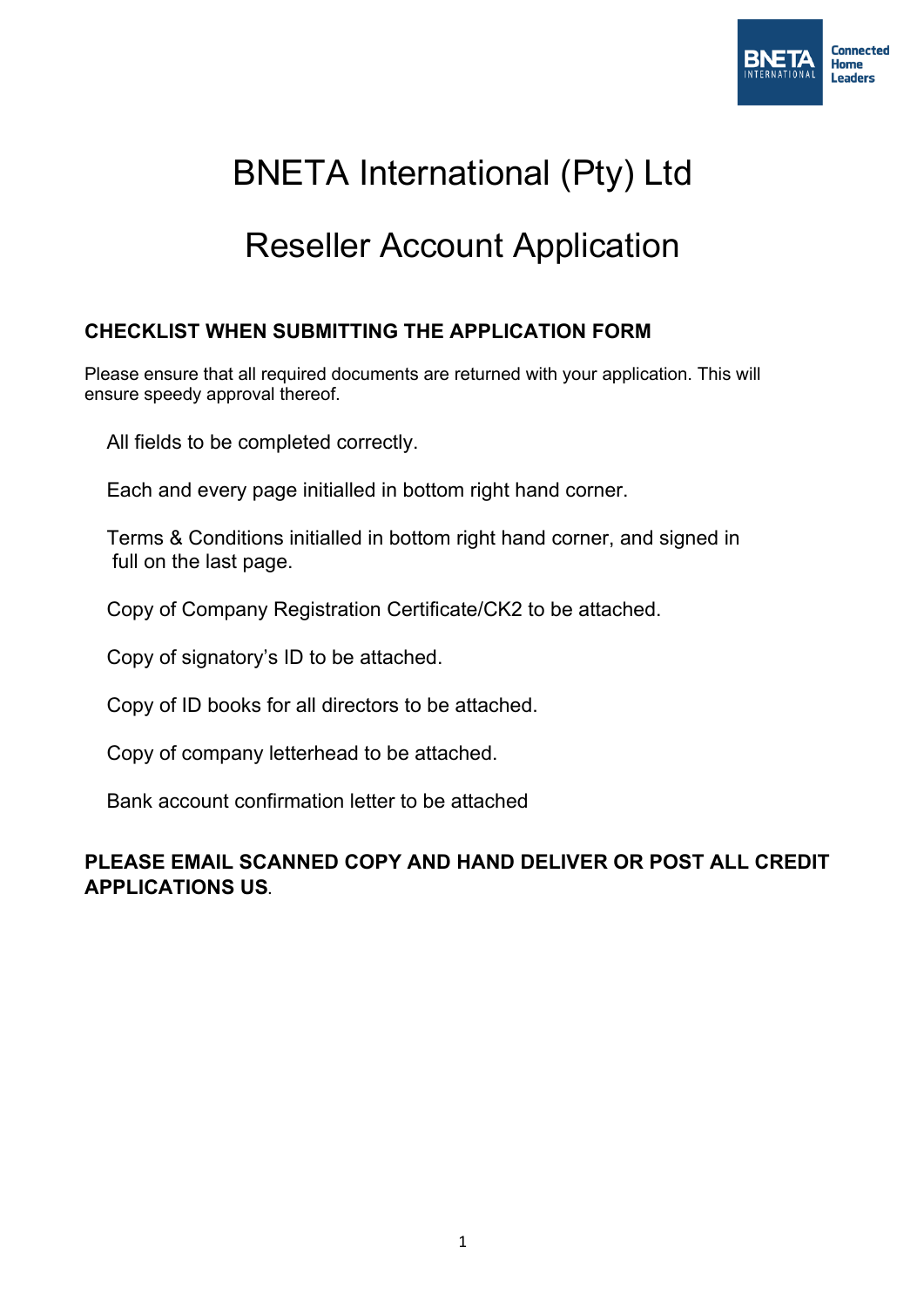

# **BNETA International (Pty) Ltd Reseller Account Application**

| Telephone No: ___________________________           |
|-----------------------------------------------------|
|                                                     |
|                                                     |
|                                                     |
|                                                     |
|                                                     |
|                                                     |
| <b>Outline Financial Information (last 3 years)</b> |
|                                                     |
|                                                     |
|                                                     |
|                                                     |
|                                                     |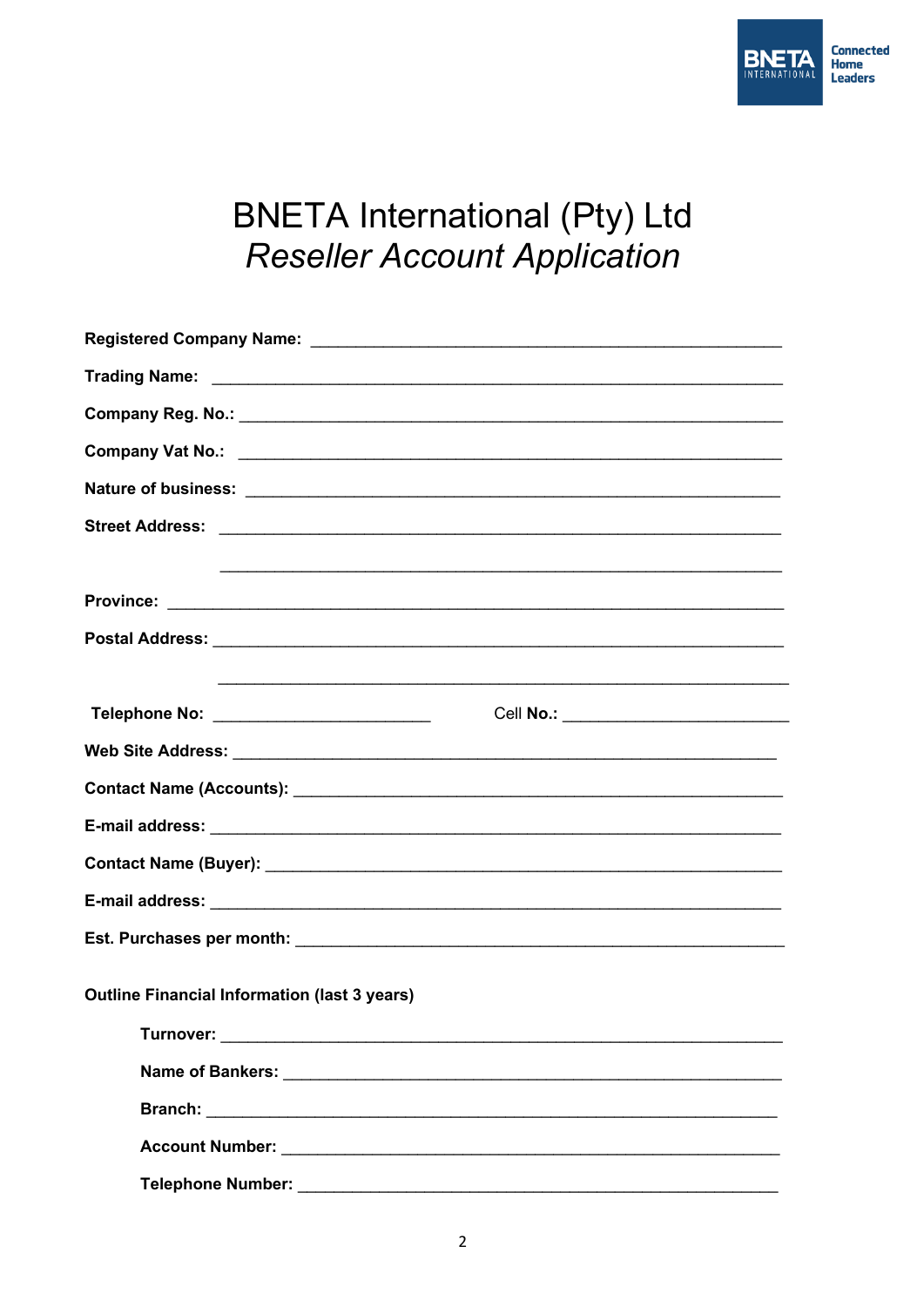

*If account has been operational less than 12 months, please provide details of previous bankers.*

Please supply us with at least three trade references:

| <b>Company Name</b> | <b>Contact Name</b> | <b>Contact Number</b> | <b>Credit Limit</b> |
|---------------------|---------------------|-----------------------|---------------------|
|                     |                     |                       |                     |
|                     |                     |                       |                     |
|                     |                     |                       |                     |
|                     |                     |                       |                     |
|                     |                     |                       |                     |
|                     |                     |                       |                     |

Please *print clearly*, the relevant Directors' or Members' details:

| <b>Name</b>                | <b>Position</b> | <b>ID Number</b> | <b>Email address</b> |
|----------------------------|-----------------|------------------|----------------------|
|                            |                 |                  |                      |
| <b>Residential Address</b> |                 |                  |                      |
|                            |                 |                  |                      |
|                            |                 |                  |                      |
| <b>Name</b>                | <b>Position</b> | <b>ID Number</b> | <b>Email address</b> |
|                            |                 |                  |                      |
| <b>Residential Address</b> |                 |                  |                      |
|                            |                 |                  |                      |
|                            |                 |                  |                      |
| <b>Name</b>                | <b>Position</b> | <b>ID Number</b> | <b>Email address</b> |
|                            |                 |                  |                      |
| <b>Residential Address</b> |                 |                  |                      |
|                            |                 |                  |                      |
|                            |                 |                  |                      |
| <b>Name</b>                | <b>Position</b> | <b>ID Number</b> | <b>Email address</b> |
|                            |                 |                  |                      |
| <b>Residential Address</b> |                 |                  |                      |
|                            |                 |                  |                      |
|                            |                 |                  |                      |

Please supply us with a cancelled letterhead, a copy of the Company Registration Certificate and with a copy of the directors/ members ID Books.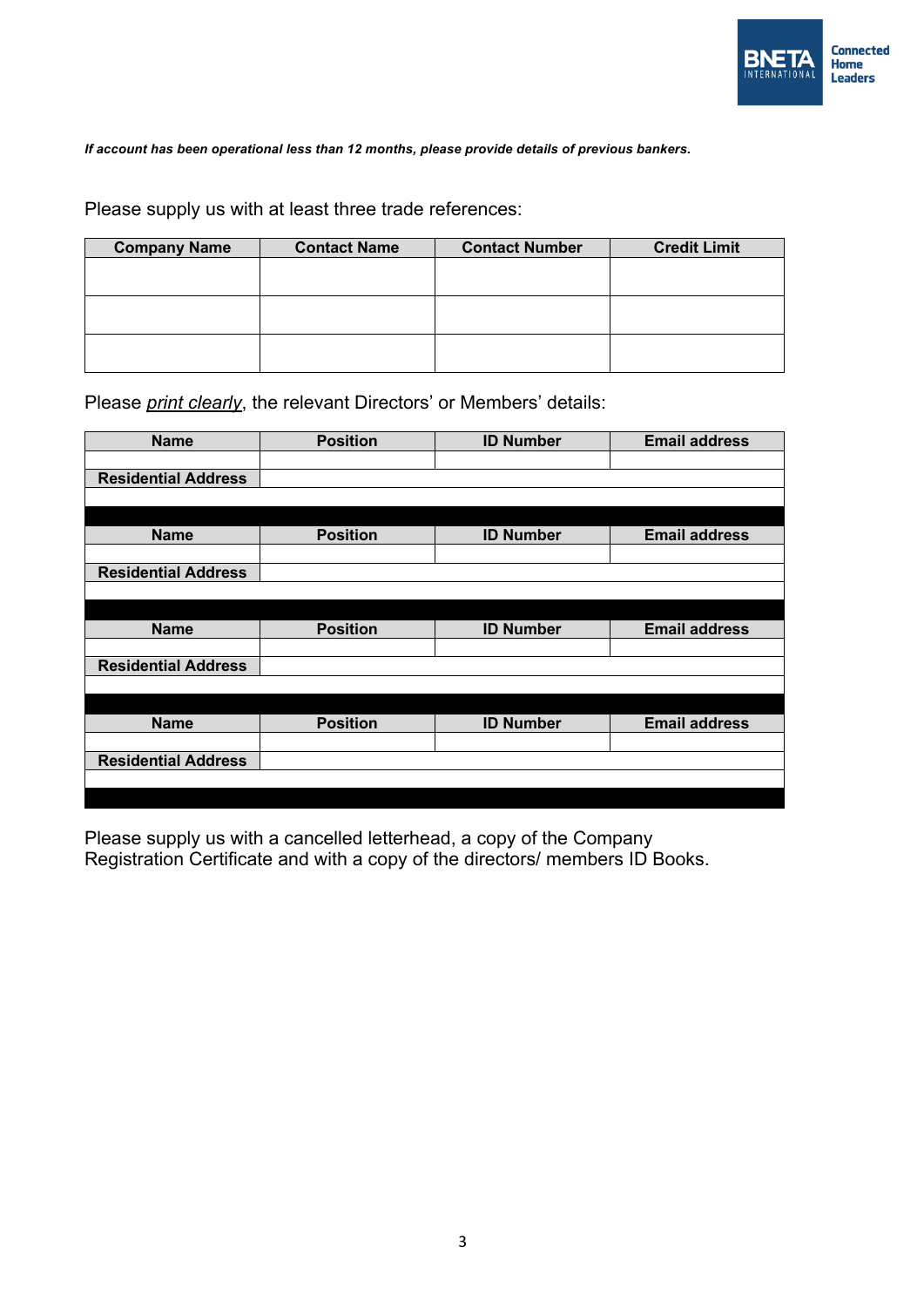

# **Conditions of Credit**

BNETA International (Pty) Ltd. reserves the right to award and summarily to cancel any agreement in respect of which payments have fallen in arrears and, in the event of these rights being exercised, all amounts owing shall immediately become due and payable on demand.

I acknowledge that should payments not conform to the terms agreed, I shall be liable for interest on any overdue amount at the interest rate of 5% above the Prime Overdraft rate quoted by First National Bank Ltd.

I acknowledge that the information provided will be relied upon by you to determine whether or not to open an account for me, and confirm that every item of information given is true and correct.

I hereby certify that I am duly authorised to sign this application for credit facilities and record that I agree to the terms and conditions stated herein, and acknowledge that all business stated will be conducted in terms of the BNETA International (Pty) Ltd.

Standard Terms And Conditions Of Sale, which have been brought to my attention and by which I am hereby bound.

I choose as my domicilium citandi et executandi the address specified under "Street Address" above.

| Name:<br>(Block caps) | Designation: |
|-----------------------|--------------|
|                       |              |
| Place:                | Date:        |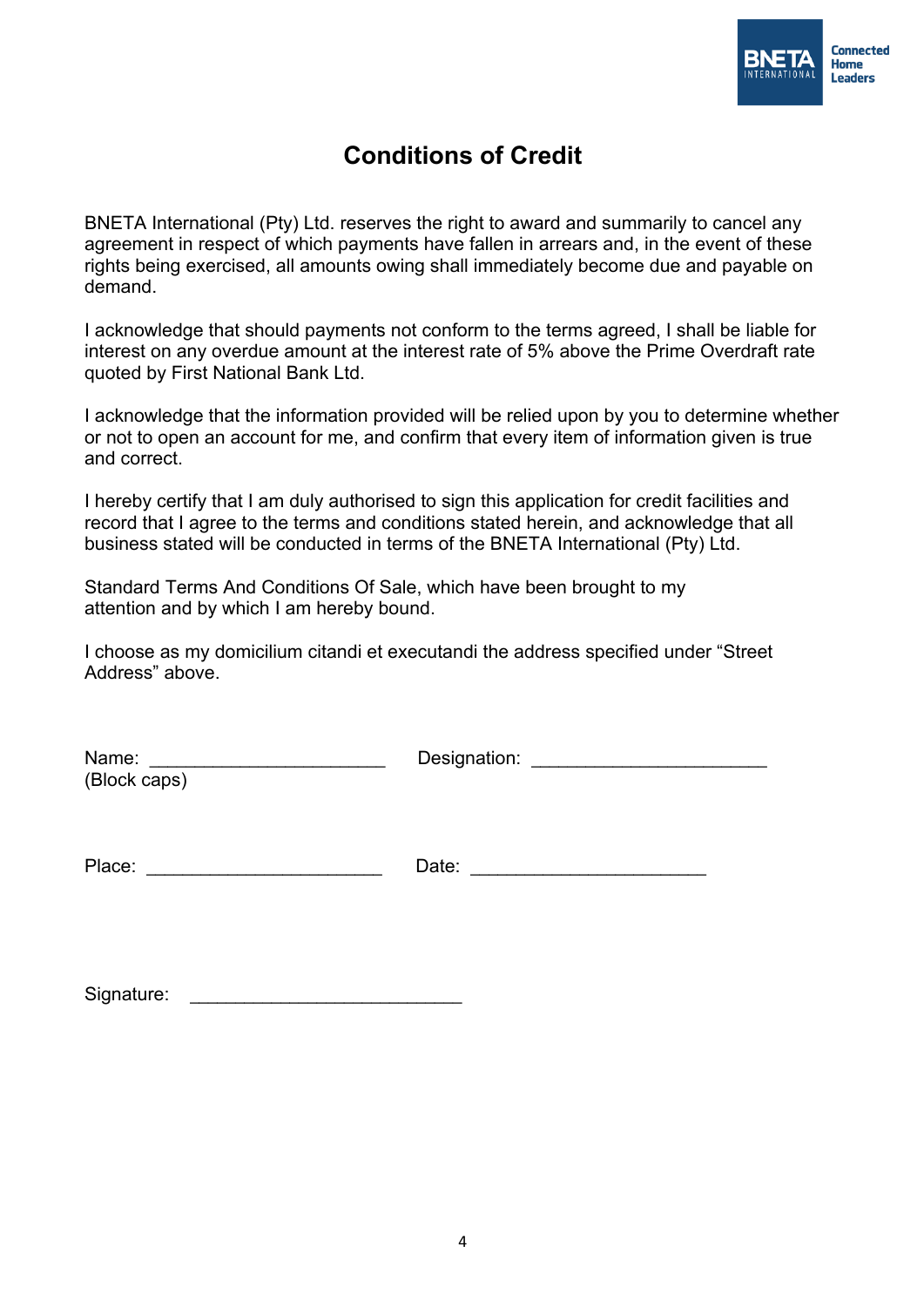

## **BNETA International (Pty) Ltd**

### **STANDARD TERMS AND CONDITIONS OF SALE**

#### **1.INTERPRETATION**

- 1.1. In this agreement clause headings are for convenience and shall not be used in its interpretation;
- 1.2. Unless the context clearly indicates the contrary intention, an expression which denotes:
	- 1.2.1. Any gender includes the other genders;
	- 1.2.2. Any natural person includes any artificial person and vice versa:
	- 1.2.3. The singular includes the plural and vice versa;
	- 1.2.4. The following expressions shall bear their meanings assigned to them below and cognate expressions bear the corresponding meanings;
		- 1.2.4.1. customer- shall mean the entity or person whose name appears on the credit application form, or if no such application is annexed hereto, or no name appears thereon, or in any other circumstances, any person or persons at whose request or on whose behalf the supplier undertakes to supply any goods, do any business or provide any advice or service;
		- 1.2.4.2. Signatory- shall mean the individual who signs this agreement and the credit application form on behalf of the customer;
		- 1.2.4.3. Supplier- shall mean BNETA International (Pty) Ltd a duly registered legal entity with registration number 2014/024298/07
		- 1.2.4.4. Goods- shall mean any items or services of whatsoever nature that are supplied by the supplier to the customer in terms of this agreement.
		- 1.2.4.5. For these purposes, a "Data Message" means any information generated, sent received or stored by electronic means and includes, without limitation electronic mail and Records and a "Record" means any information that is inscribed on a tangible medium or that is stored in an electronic or other medium and is retrievable in perceivable form.

#### 2. **APPLICATION OF THESE TERMS AND CONDITIONS**

- 2.1. The only basis upon which the supplier is prepared to do business with a customer is, notwithstanding anything contained in the customer's enquiry, specification, acceptance, order or other documentation or discussion to the contrary, the terms and conditions contained herein which shall constitute the sole terms of the agreement between the supplier and a customer.
- 2.2. All and any business undertaking, including any advice, information or service provided whether gratuitously or not by the supplier shall be subject to the terms and conditions contained herein and shall be deemed to be incorporated in and to be a term and condition of any agreement between the supplier and a customer.
- 2.3. In the event of this agreement appearing on the reverse of an invoice or any other documentation of the supplier and where there is not relevant dealer application form, the customer shall be deemed to be the person to whom the invoice or other document is addressed, and the signatory shall be deemed to be the person signing the invoice or other documentation. The terms and conditions of this agreement shall apply mutatis mutandis to such person and signatory.

#### 3. **NO VARIATIONS OR AMENDMENTS**

- 3.1. This agreement constitutes the whole agreement between the customer and the supplier relating to the subject matter hereof.
- 3.2. No amendment or consensual cancellation of this agreement or any provision or term thereof or of any agreement, bill of exchange or other document issued or executed pursuant to or in terms of this agreement and no settlement of any disputes arising under this agreement and no extension of time, waiver or relaxation or suspension of any of the provisions or terms of this agreement or of any agreement, bill of exchange or other document issued pursuant to or in terms of this agreement shall be binding unless recorded in a written document signed by an authorised representative of the supplier. Any such extension, waiver, relaxation or suspension which is so given or made shall be strictly construed as relating only to the matter in respect whereof it was made or given.
- 3.3. The customer acknowledges that it is not relying and will not rely on any representation, advice, information or technical assistance made or given by or on behalf of the supplier or any of its employees, servants or agents, except that which is contained in this agreement. The customer further acknowledges that no such advice or technical literature shall in any circumstances override the warnings, proportions and directions for use which may accompany the sale of any product, and in the event of any inconsistency, this will be referred to the supplier for clarification before the product is used by the customer.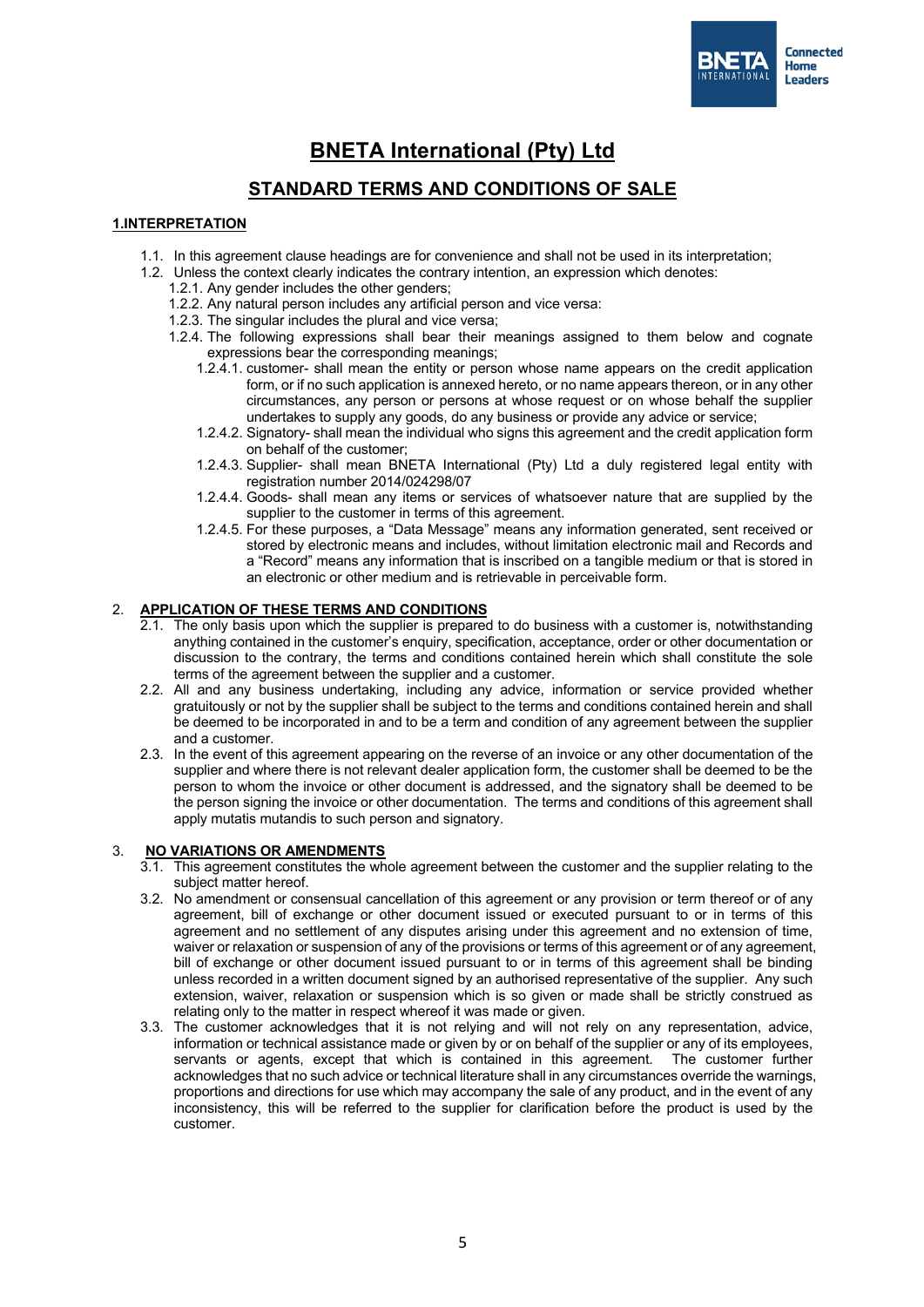

- 3.4. No extension of time or waiver or relaxation of any of the provisions or terms of this agreement, bill of exchange or other document issued in terms of this agreement, shall operate as an estoppel against the supplier in respect of its rights under this agreement, nor shall it operate so as to preclude the supplier thereafter from exercising its rights strictly in accordance with this agreement.
- 3.5. Any express or implied term, representation, warranty, promise, or the like not recorded herein, shall not be binding on the supplier whether it induced the contract between the supplier and the customer or not.

#### 4. **QUOTATIONS**

- 4.1. A quotation given by the supplier is not an offer by the supplier to sell the goods, but simply constitutes an invitation by the supplier to the customer to do business.
- 4.2. **All Quotations are valid for 7 (seven) days from the date thereof** or until the date of issue of a new price, whichever occurs first. The validity of any price quoted is subject to availability.
- 4.3. A contract shall only come into being between the supplier and the customer once the supplier confirms to the customer that such a contract has been concluded after receipt of the customer's order or acceptance of the quotation.
- 4.4. Any quotation (unless otherwise specified) is based on the cost of insurance, duty, railage, wages, statutory allowances and expenses, and costs of materials ruling at the date of tender. Any variations incurring subsequent to the date of the quotation affecting the delivery cost, shall entitle the supplier to vary the amount of the quotation accordingly.

#### 5. **PLACING OF ORDERS**

- 5.1. A customer furnishing a telephonic order may be required by the supplier to confirm such order in writing, prior to acceptance by the supplier.
- 5.2. In the event of any order being given to the supplier on an order form reflecting the customer's name as the entity from which the order emanates, such order shall be deemed to have emanated from the customer, notwithstanding the fact that such order may have been given or signed by a person not authorized by the customer and such order will be deemed to constitute valid delivery.
- 5.3. It is further sole responsibility of the Customer to determine that goods ordered are suitable for the purposes of the intended use.

#### 6. **PRICE AND PAYMENT**

- 6.1. The supplier accepts orders on the basis that the prices charged will be those ruling at the date of dispatch of the goods, unless otherwise expressly stated. Prices, unless otherwise expressly stated, are exclusive of value added tax, which shall be for the account of the customer.
- 6.2. In addition to the contract price the customer shall be obliged to pay to the supplier any amount of any tax, duty or other charge of any nature whatsoever imposed by any law, regulation or enactment which came into force on a date after the date on which any price charged was determined. All additional costs of whatsoever nature arising due to factors beyond the control of the supplier shall also be for the account of the customer.
- 6.3. The supplier shall be entitled to increase the purchase price in respect of any increases in cost arising as a result of any delay caused by the customer.
- 6.4. The purchase price shall be payable by the customer to the supplier at the supplier's head office or at such other address as the supplier may direct from time to time. Payment shall be in cash, credit card or EFT and in South African currency without deduction or set-off and free of any exchange. If credit terms have been approved and granted by the supplier, payment shall be made to the supplier by the customer within 30 days from the date of the supplier's statement for that month.
- 6.5. The customer shall provide at its cost the necessary labour, equipment or facilities required for off-loading of the goods at its premises, which off-loading charges are not included in the purchase price.
- 6.6. The customer is not entitled to withhold payment for any reason whatsoever or to set off any amount due to the customer by the supplier against any debt owed by the customer to the supplier.
- 6.7. In the event of any payments being mislaid or lost in the post. The customer shall still be liable to the supplier for payment.
- 6.8. Non-payment by the customer as hereinbefore mentioned shall give the supplier the right to cancel all deliveries still to be made under this agreement without notice having to be given to the customer and without prejudice to the supplier's rights to compensation from the customer.

#### 7. **RISK AND DELIVERY**

- 7.1. The risk of any damage to or destruction of any goods shall pass to the customer on conclusion of the agreement of sale.
- 7.2. Any delivery or consignment dates given by the supplier shall merely be regarded as approximate dates and shall not bind the supplier to affect delivery on any such date. The supplier shall not be liable for any loss or damage arising out of any delay in delivery due to causes beyond the supplier's control.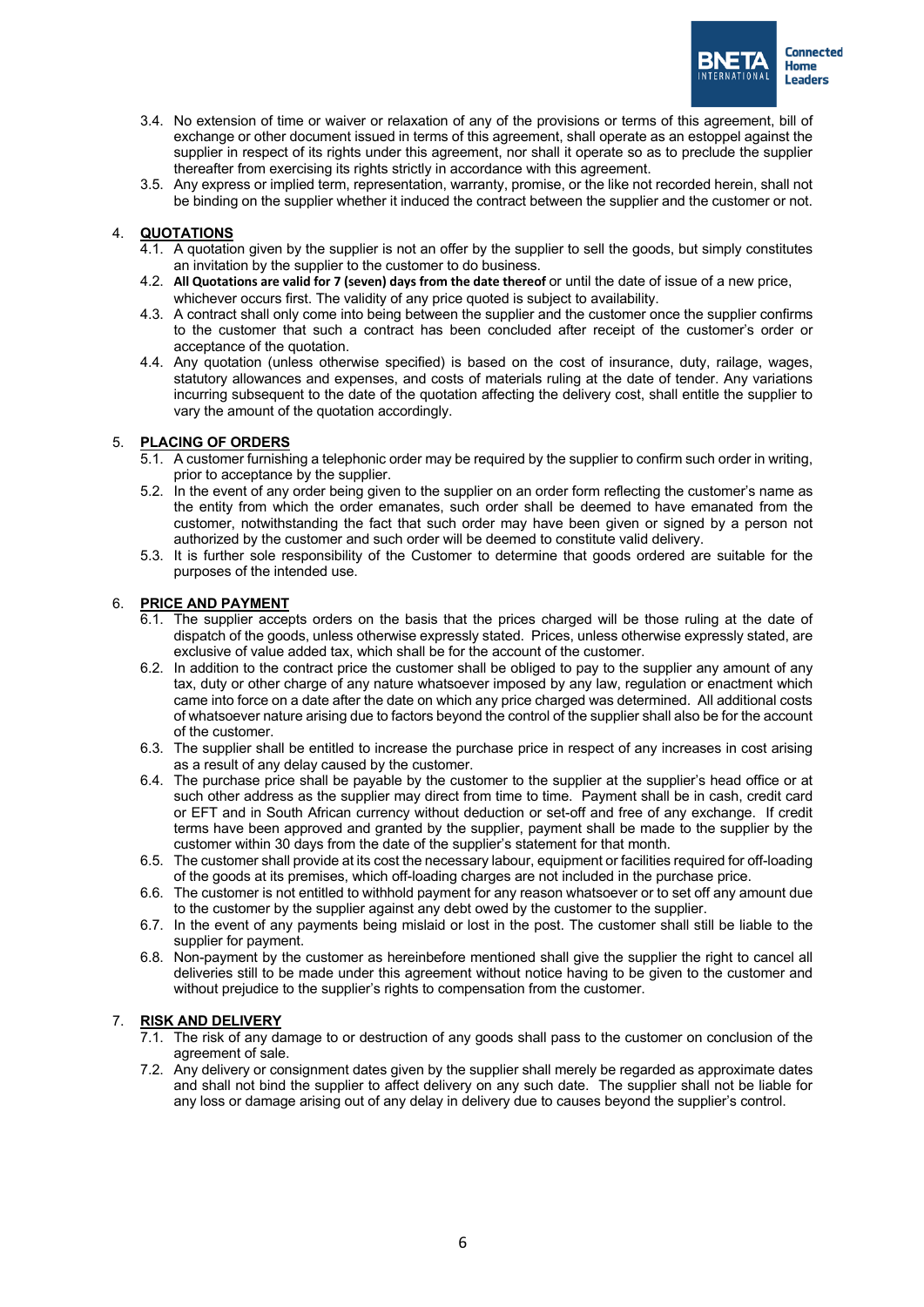

- 7.3. A customer shall accept delivery whenever it is tendered and shall not be entitled to resile from the agreement nor to withhold or defer any payment nor to a reduction in price nor to any other right or remedy against the supplier, its servants, agents or any other persons for whom it is liable in law whether it be for losses, costs, damages, expenses, interest or otherwise occasioned by the delays in effecting delivery or partial delivery or non-delivery, whether occasioned by negligence (including gross negligence), act or omission on the party of the supplier, its servants, agents or any other persons for whom it is liable in law, or not.
- 7.4. Any carrier other than the suppliers, including Transnet, shall be deemed for all purposes to be the customer's agent, irrespective as to who pays or is to pay for the carriage.
- 7.5. Delivery to be effected in consignments, will entitle the supplier not to deliver any part of the order until the purchase price due in respect of the part of the order delivered having been paid.
- 7.6. The customer bears the duty to inspect all goods upon delivery and shall endorse the delivery note as to any missing or damaged goods. No claims for missing or damaged goods shall be valid unless the delivery note has been endorsed as aforesaid and unless, and in addition the customer having notified the supplier in writing within 5 (five) working days of the delivery of the goods of the claim in question, furnishing full details in regard thereto. The customer shall bear the onus of proving that the order was in any way not complied with.
- 7.7. In the event of the supplier being unable to deliver goods timeously due to any act or omission on the part of the customer, the supplier shall be entitled to charge the customer for any storage of the goods.
- 7.8. In the event of the customer failing to furnish necessary information to enable delivery by the supplier of the goods or if the customer fails or refuses to supply such information, or if it fails or refuses to take delivery of the goods, the supplier shall, without prejudice, to the provisions of clause 7.6, be deemed to have been delivered to the customer upon notification by the supplier to the customer to that effect.

#### 8. **OWNERSHIP**

- 8.1. Ownership of goods shall not pass to the customer until the contract price (including interest, if any) in respect of the goods in question has been paid or the accession thereof to any of the customer's goods or that the goods may be incorporated into or form part of other goods or change the essential character.
- 8.2. The customer shall take all such steps as may be necessary to notify interested third parties that ownership of the relevant goods has not passed from the supplier to the customer. In particular the customer shall inform the owner/landlord of the premises in which the goods are or at any time may be, of the provisions of this clause. The customer shall produce written proof of such notices to the supplier on demand.

#### **9. WARRANTIES AND INDEMNITY**

- 9.1. Goods may be guaranteed under the manufacturer's product specific warranties only, and all other guarantees and warranties including common law guarantees and warranties in relation to goods and services are hereby specifically excluded by the supplier.
- 9.2. All guarantees are immediately null, and void should any equipment be tampered with or should the "seals" on the equipment be broken by anyone other than the supplier or its appointed nominee, or should the goods be operated outside the manufacturer's specifications.
- 9.3. To be valid, guarantee claims must be supported by the original tax invoice and the goods must be in their original packaging and must be accompanied by all accessories and manuals must be intact. All items must be returned in "as new" condition.
- 9.4. No warranties whether express or implied shall apply, other than those provided in this contract. The supplier specifically disclaims the implied warranty of merchantability and fitness for a particular purpose. No representation or warranty, including but not limited to statements of capacity, suitability for use or performance made by employees of the supplier shall be considered to be a warranty by the supplier. any such statements made shall not give rise to any liability or whatsoever nature on the part of the supplier, its employees, subcontractors or subsidiaries. the supplier will not be liable to the customer
- 9.5. For any loss, damage or expense of any nature, whether direct, special, indirect or consequential, including but not limited to loss or profits arising out of the supplier's performance or customers' use of the goods or services rendered.
- 9.6. The customer indemnifies and holds the supplier (including its employees, subcontractors or subsidiaries) harmless against all claims of whatsoever nature that may be brought or threatened against the supplier by any third party arising from or in connection with any defect, latent or otherwise in any goods supplied and/or services rendered by the supplier.
- 9.7. The customer shall not duplicate copyrighted material. in the event of the customer duplicating copyrighted material, each attempt to do so will immediately render the full prevailing price in respect thereof payable to the supplier.

#### 10. **RETURN OF GOODS**

- 10.1. Whilst the supplier is under no obligation to accept the return of goods, the customer may apply to the supplier for permission to return goods and if written permission is given -
	- 10.1.1.the customer may return any defective goods to the premises of the supplier or its nominee at the customer's own cost.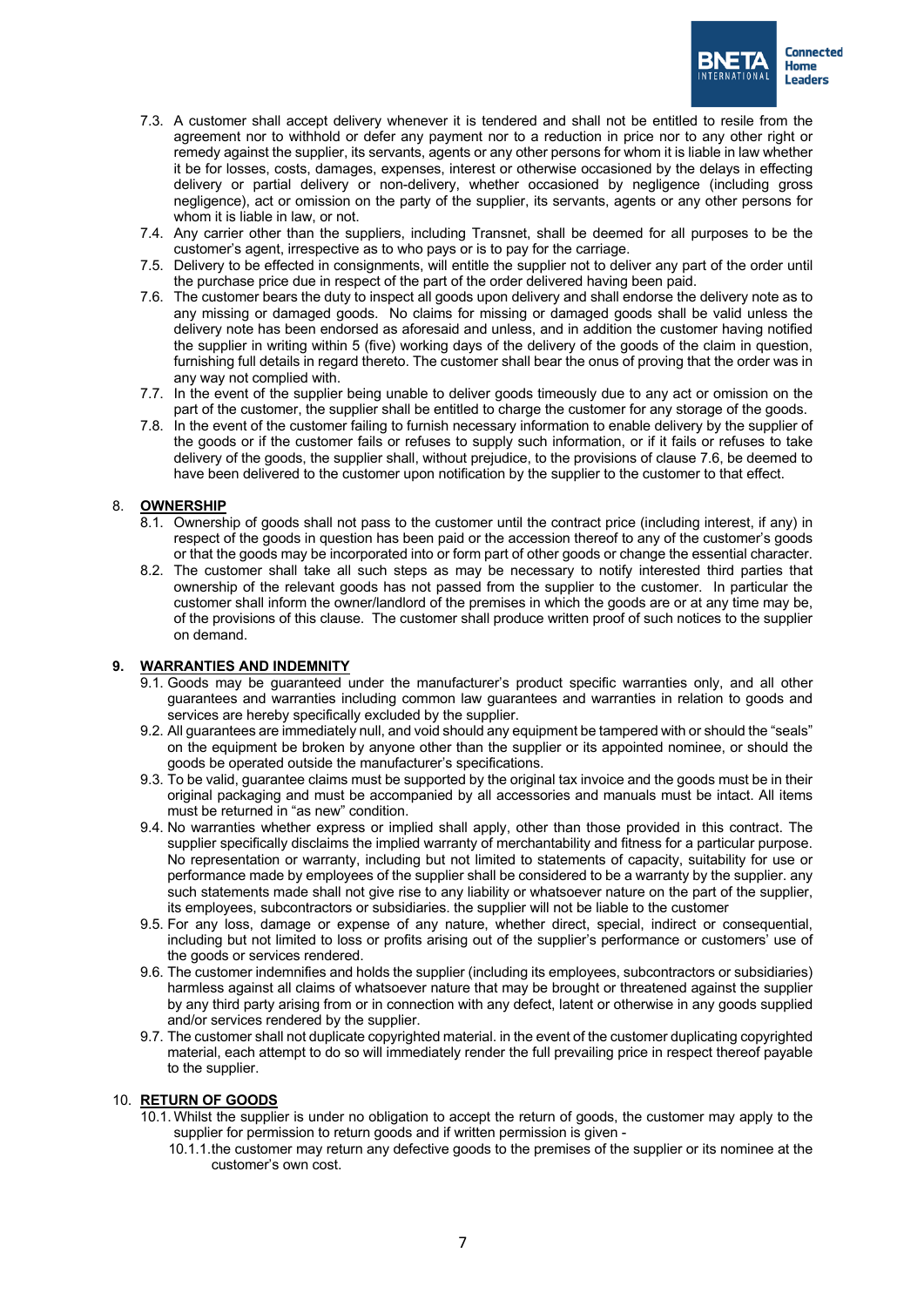

- 10.1.2.any item delivered to the supplier will form the object of a pledge in favour of the supplier for present and past debts of the customer to the supplier and the supplier will be entitled to retain such pledge as a value determined as follows:
	- 10.1.2.1. the difference between the selling price and the value of the goods at the time that the debt became due.
	- 10.1.2.2. the value of any repossessed goods or retained pledge goods will be deemed to be the value placed on them by any sworn valuator after such repossession and such valuator will be prima facie proof of the value.
- 10.1.3.in the event of a cancellation of an order by the customer for goods accepted for return by the supplier, the supplier reserves the right to charge a handling fee of up to 15% (fifteen) on the value of the order cancelled or goods returned.
- 10.1.4.the credit control department must be notified of the relevant invoice, packing slip and batch numbers before any claim will be considered.
- 10.1.5. the supplier will follow the policies on any returned and/or faulty goods as prescribed by the vendor responsible for the brand of goods. Details of prescribed vendor policies are obtainable from the supplier.

#### **11. ALTERNATE GOODS**

- 11.1. The supplier, in its sole discretion, may substitute for any goods specified in this agreement such other goods which the supplier may deem suitable substitutes.
- 11.2. The specifications pertaining to the goods may be altered as conditions warrant without notice by the supplier. Should for whatever reason any material or goods specified in this agreement become unavailable, the supplier may substitute same with any suitable alternates to enable it to perform its obligations.

#### 12. **SELECTION OF GOODS**

12.1. The customer shall assume sole responsibility to ensure that the goods selected are suitable for its purposes and in accordance with its specifications.

#### **13. REPAIRS**

- 13.1 The supplier's liability in terms of a manufacturer's warranty is restricted to, in the supplier or the manufacturer's discretion, the cost of repair or replacement of faulty goods or services or the granting of credit.
- 13.2 In the case of repairs undertaken by the supplier repair quotes given are merely estimates and are not binding on the supplier.
- 13.3 The customer hereby agrees that any item returned for a repair may be sold by the supplier to defray the cost of such repair if the item remains uncollected for a period of 30 (thirty) days after the repairs have been completed.

#### 14. **DOCUMENTATION EXCLUDED**

14.1. All specifications, descriptive matter, drawings and other documents furnished by the supplier do not form part of the contract and may not be relied upon, unless they are agreed in writing by the supplier to form part of this agreement. All descriptive matter, specifications, drawings and the like given by the supplier which form part of the agreement are approximate only and the supplier cannot be held responsible for loss due to discrepancies therein.

#### 15. **INSURANCE**

15.1. The customer shall, at its own expense and prior to taking delivery of the goods, insure the goods and thereafter keep the goods insured until such time as the goods have been paid for in full. The said insurance policy shall record the interest of both the supplier and the customer. If so, required by the supplier, the customer shall cede to the supplier all its rights in terms of such insurance policy.

#### 16. **OVERDUE ACCOUNTS**

16.1. The customer shall pay interest on all amounts owing by the customer to the supplier which have not been paid on the due date, at the maximum rate permitted by the National Credit Act, 2005 (Act No. 34 of 2005) from the due date until date of payment. Such interest shall be payable on demand.

#### 17. **CONSEQUENTIAL LOSS**

17.1. Under no circumstances whatsoever and howsoever arising (including grossly negligent) acts or omissions by the supplier or its servants, agents or contractors or other persons for whom in law it may be liable, shall the supplier be liable for consequential loss suffered by the customer.

#### 18. **COSTS**

18.1. The customer shall be liable to the supplier for all costs incurred by the supplier in the collection of any amounts or for the enforcement of any of its rights, including collection charges on an attorney and own client scale, whether incurred prior to or during the institution of legal proceedings.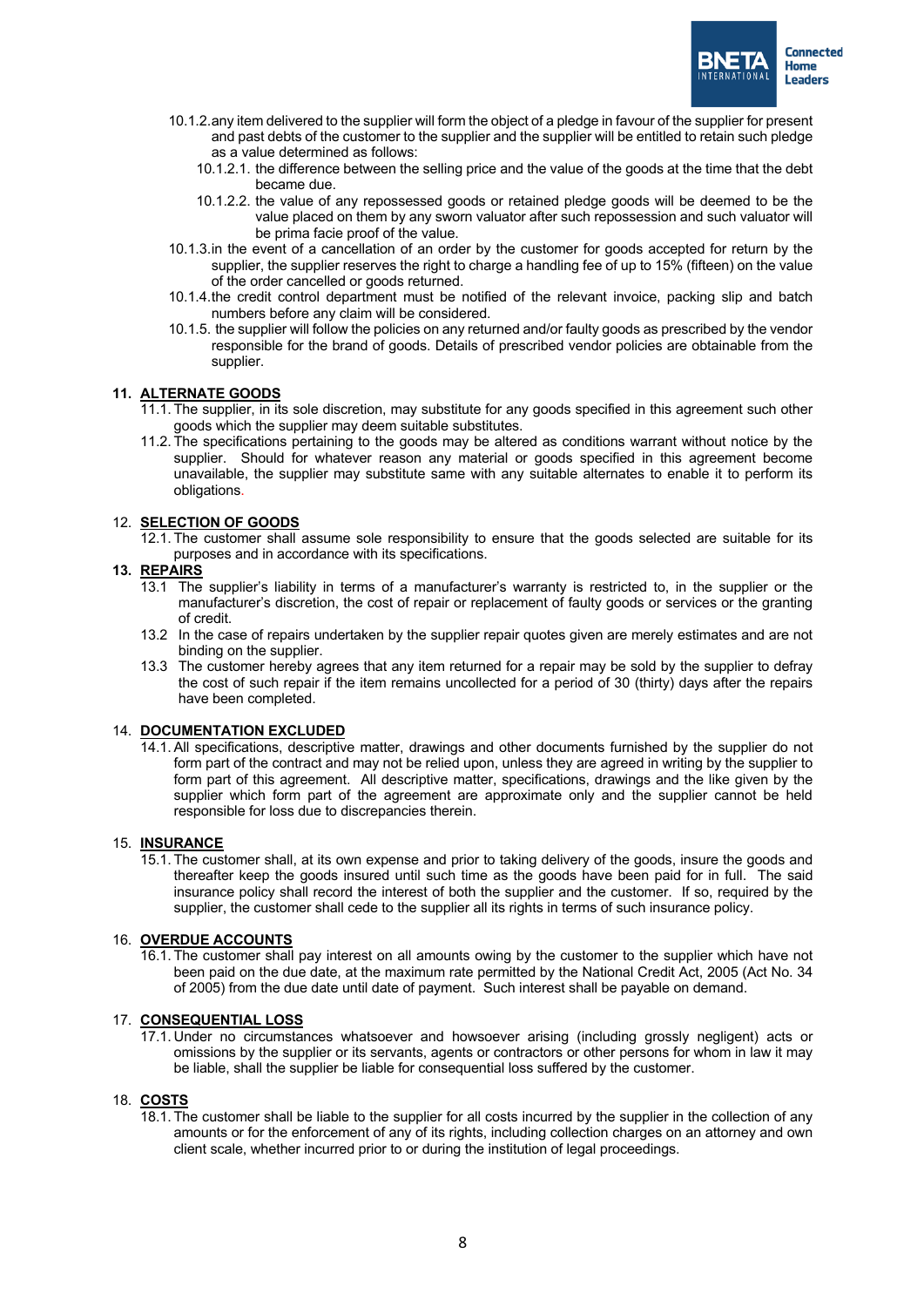

#### 19. **CUSTOMER'S BREACH**

- 19.1. In the event of the customer breaching any of the terms and conditions hereof or committing any act of insolvency or endeavors to compromise generally with its creditors or does or causes to be done anything which may prejudice the supplier's rights herein or allows any Judgement against it to remain unsatisfied for 7 (seven) business days or is placed into provisional or final liquidation or business rescue or under provisional or final sequestration or if his estate is voluntarily surrendered, the supplier shall have the right, without prejudice to any other right which it may have against the customer, to:
	- 19.1.1.treat as immediately due and payable all outstanding amounts otherwise due and payable in the future and to claim such amounts as well as any other amounts in arrear including interest and to cease performance of its obligations hereunder as well as under any other contract until the customer has remedied the breach;
	- 19.1.2.Cancel this agreement and retake possession of any goods delivered.
- 19.2. The customer agrees that the amount due and payable to the supplier shall be determined and proven by a certificate issued by the supplier and signed on its behalf by any person duly authorised by the supplier, which authority may not be proven. Such certificate shall be binding and shall be prima facie proof of the indebtedness of the customer.
- 19.3. For so long as the customer is indebted to the supplier in any amount whatsoever in respect of any cause whatsoever or fails to comply with any other obligations to the supplier, the supplier shall not be obliged to comply with its obligations hereunder. Without limiting the generality of the aforegoing, where delivery of any particular order is to take place in stages, the supplier shall not be obliged to deliver any part of the order outstanding until the purchase price in respect of the part already delivered has been paid.
- 19.4. The supplier is indemnified by the customer against any and all damage of whatsoever nature, howsoever arising in relation to the removal of goods, and without derogating from the generality of the aforegoing, the removal of repossessed goods from the customer wherever such goods may be situate.
- 19.5. The signatory hereof and the Customer hereby undertake and warrant, that they shall advise the Supplier, in writing, within 5 (five) days of a relevant agreement being entered into of any change in the shareholding, members' interest, proprietorship, partnership, change of interest or ownership of, or in the Customer, and that they shall be liable to the Supplier for any damages or loses suffered by it as a result of a failure to do so.

#### 20. **MAGISTRATE'S COURT**

- 20.1. The customer hereby agrees that the supplier shall not be required to furnish security in terms of Rule 62 of the Rules of Court of the Magistrate's Court.
- 20.2. The supplier shall have the right, at its sole discretion, to institute action in either the Magistrate's Court or the High Court.

#### 21. **DOMICILIUM CITANDI ET EXECUTANDI**

- 21.1. The supplier and the customer choose their domicilium citandi et executandi ("domicilium"), for the purposes of the giving or receiving of any notice, the payment of any sum, the serving of any process arising out of this agreement at the physical address or "main place of business as recorded in the application form completed by the customer.
- 21.2. Both the supplier and customer are entitled from time to time, in writing, to vary their domicilium to any other address which is not a post office box or poste restante, and which is within the borders of the Republic of South Africa. Variations must be communicated to the other party within 21 days.
- 21.3. Any notice given to the addressee at its physical address will be sent by pre-paid registered post, or delivered by hand or sent by email.
	- 21.3.1. A notice will be presumed, unless the contrary is proved, to have been given:
	- 21.3.2. if posted by pre-paid registered post, 5 (FIVE) days after the date of posting thereof;
	- 21.3.3. if hand-delivered during business hours on a business day, on the date of delivery;
	- 21.3.4. if sent by email, on the first business day following the date of sending of such email.

#### 22. **NO CESSION**

22.1. The customer shall not be entitled to cede or assign any rights and/or obligations which it may have in terms of this agreement to any third party.

#### 23. **AUTHORITY**

- 23.1. The signatory warrants that he is duly authorised to represent and bind the customer to this agreement, and that he has read and understood each term and condition of this agreement and accepts them as binding on him and the customer. The customer hereby warrants that it regards the terms and conditions of this agreement as binding upon it.
- 23.2. The signatory and the customer hereby warrant that the signatory to any tax invoice, delivery note or other documentation of the supplier made out in the name of or to the customer, is duly authorised to bind the customer in respect of the relevant transaction.